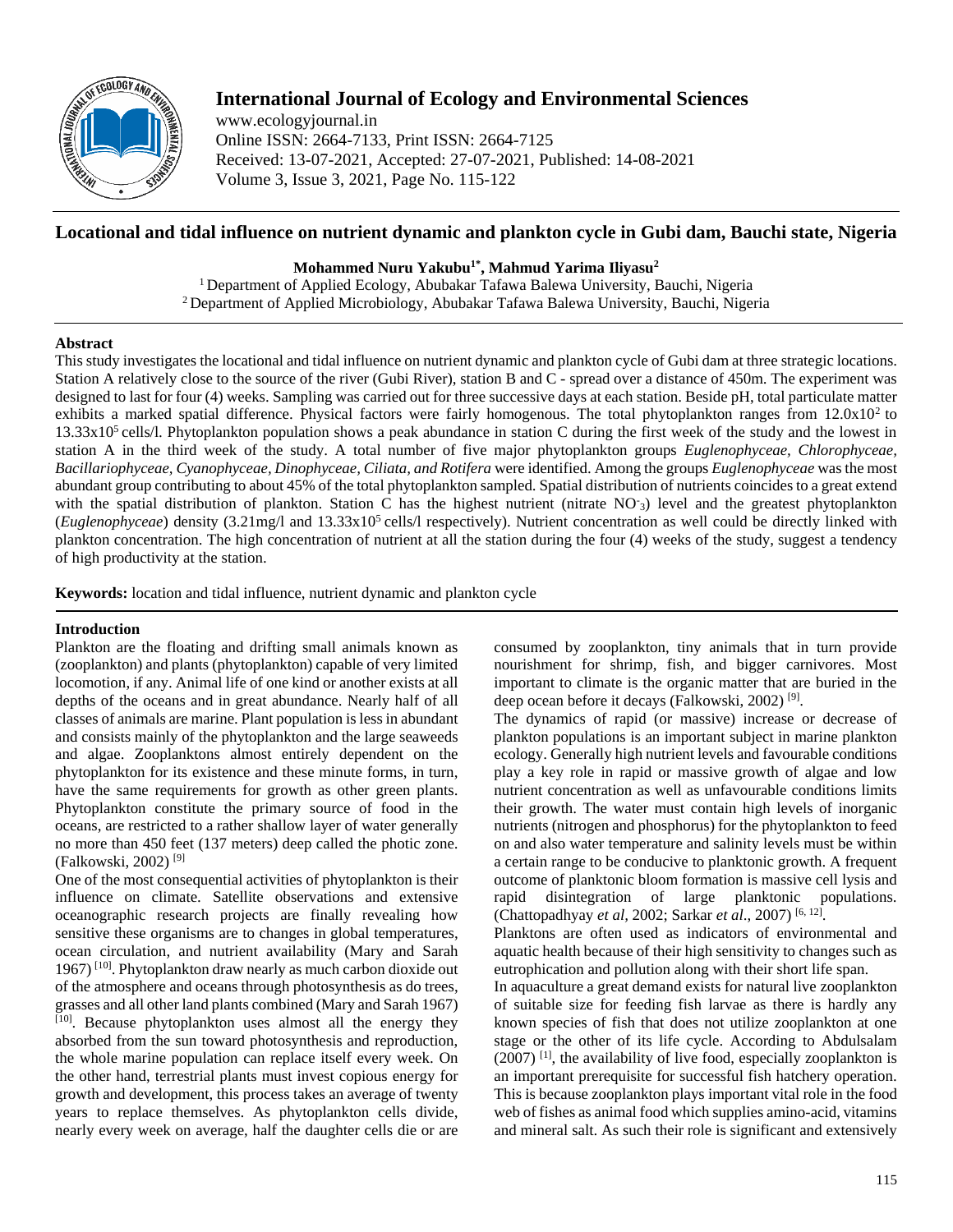used in rearing of larvae and fry of commercially important fishes and crustaceans. Adeyemo *et al*, (1994)<sup>[2]</sup> reported the importance of these natural live zooplankton in the diet of fish larvae. Abdulsalam,  $(2007)^{[1]}$  also demonstrated the improved performance of fish larvae fed with natural live zooplankton. Adepoju (1995) observed faster larval development and high survival rates of *Heterobranchus* and *Claris* when fed with natural live zooplankton. Successful rearing of the early stage *Heterobranchus* and *Claris* has also been achieved in National Institute for Fresh Water Fisheries Research hatchery complex (NFFR. Annual Report 1994, 1995 and 1996). Several workers in the field of fish seed production have developed various techniques for the mass culture of zooplankton using different culture media. Phytoplankton population can undergo rapid population growth or "algal blooms" when water temperature rises in the presence of excess nutrients, while increased phytoplankton population provide more food to zooplankton organism. Too much phytoplankton can harm the overall health of the environment of the organism. During these blooms, most of the phytoplankton die and sink to the bottom where they decompose. This process depletes bottom water of dissolve oxygen, which is necessary for the survival of other organism including fish and crabs. The major types of phytoplankton are green algae (Chlorophyta) Diatom (Basilliariophyta) and the blue green algae (Cyanophyta). The green algae and diatom are the best while blue green are sometimes toxic and difficult to digest because of their filamentous nature and coating of mucilage. When phytoplankton becomes full of oil, they die and sink to the

bottom. They become buried under mud and sand. Over millions of years, heat and pressure within the earth transform the oil from the algae into crude-oil deposits that can later be used by humans. Gubi Dam serves as a major commercial centre for fish production, it is also the major source of water supply and provides the bulk of the fish consumed in Bauchi. The quantitative and the qualitative abundance of planktons is a very important prerequisite for fish production been that zooplanktons and phytoplanktons serves as natural food for fishes. Therefore, this study wishes to identify the spatial variation in nutrient cycle and its influence on zooplankton and phytoplankton concentration in the study area. The outcome of this study will not only lessen the expenses of fish production but also reduce the dependence of farmers on artificial fish feed.

### **Materials and Methods Study Area**

The Gubi reservoir is located at Firo village, Ganjuwa Local Government, about 20km from Bauchi town, Bauchi State  $($ Anon,  $2005)$ <sup>[5]</sup>. The reservoir which caters for the water supply and the bulk of the fish consumed in Bauchi Bauchi and its environs. The reservoir is earth-field with clay core and recharges by four converging rivers (Gora, Makaranta, Ran and Tagwaye). The Dam has a storage capacity of  $38.4 \times 10^{6}$ m<sup>3</sup>, with a total reservoir area of about 590 hectares, a depth of 27metres, top crest width of 10metres, base width of 190metres and the total catchments area of  $179 \text{km}^2$  (Anon,  $2005$ )<sup>[5]</sup>. Figure 1.1 shows the map of the study area.



**Fig 1:** A Map showing the study area (Gubi River). Source: Bauchi state Ministry of land and Survey

#### **Data collection**

The study was conducted at three stations along the Gubi dam river over a distance of 450m, divided into three sampling

stations. Station (a) 150m situated relatively close to the source of Gubi dam, station (b) 300m and station (c) is fairly equidistant between (a) and (b). The experiment was designed to last for four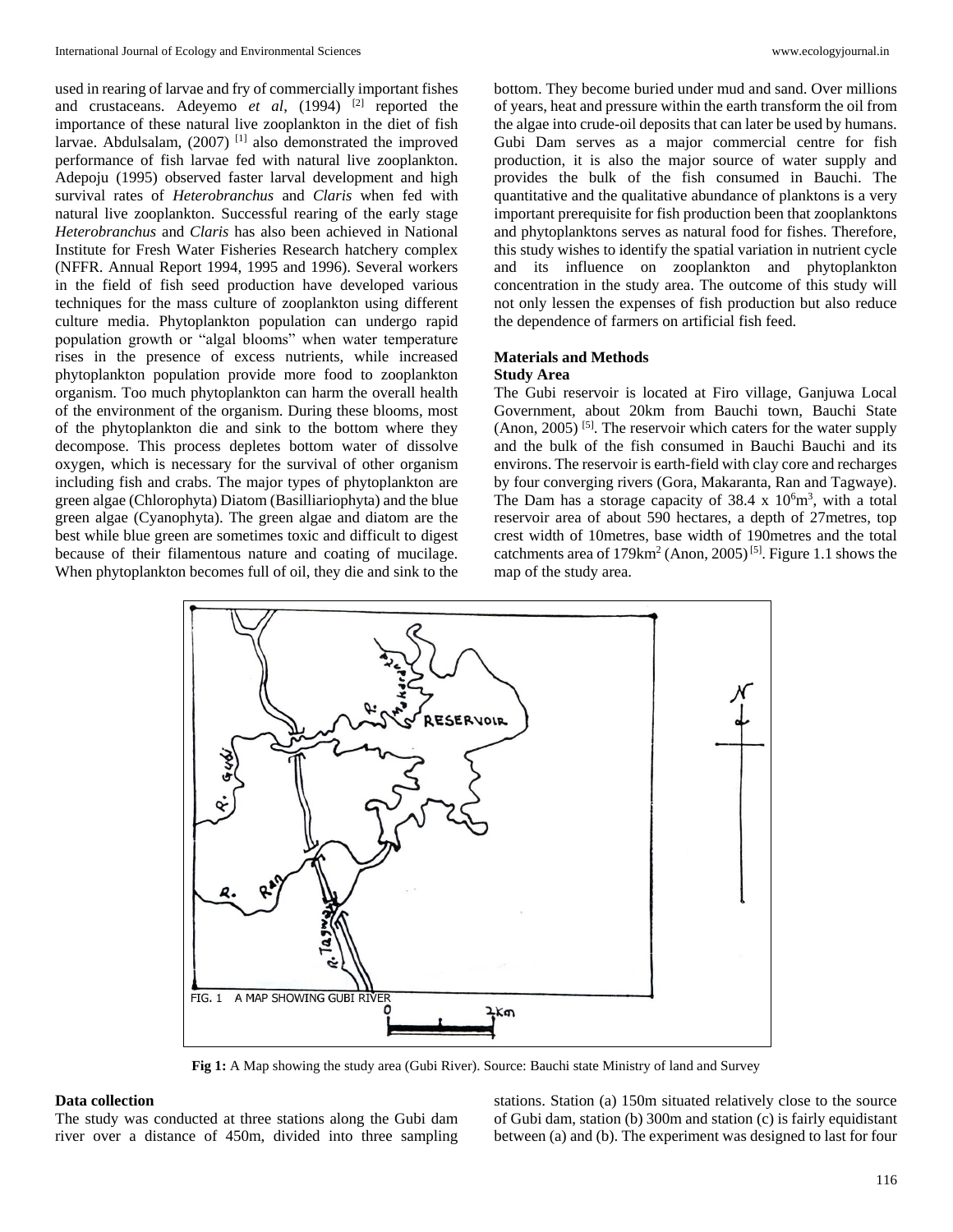(4) weeks. Sampling was carried out for three successive days on each week, one day at each station beginning from station (c), (b) and (a). Successive sample at a particular station were taken at regular intervals of seven (7) days.

## **Plankton sampling**

Sampling at each station was carried out three times in a single tidal cycle (beginning of flood, mid-tide and end of flow) for plankton and two times ((beginning of flood and end of flow) for nutrient and physico-chemical parameters. For identification of phytoplankton 100 µm net was used. The samples were fixed with Lugol's iodine solution, a neutral formaldehyde was then added until a concentration of 4% was reached. The samples were allowed to settle, and the upper layer was removed by siphoning and counted in a Sedgwick–Rafter cell, using a light microscope. The results of the counting were summarized as cells per litre (Semina, 1978)<sup>[13]</sup>. The samples were observed using an inverted phase-contrast microscope.

For zooplankton isolation, a mixed culture of zooplankton was towed from Gubi dam using a zooplankton net (with mouth diameter of 10cm and mesh size of 158  $\mu$ m). Several throws were made to obtain concentrated sample of zooplankton. The samples were placed in a two litres flat bottom flask and taken to the laboratory. The sample was filtered through a mosquito net to remove debris, mosquito larvae and other aquatic insects. 10 L of water was filtered through a series of plankton nets of 10, 30 and 55 µm and finally concentrated to 20 ml. The filtrates were then immediately preserved in 5% buffered formalin for further studies. Microscopic identification was performed following the standard manual. Each sample was stirred well just before microscopic examination. 1 ml of stirred sample was transferred with a wide mouth pipette. Identification and enumeration were done by a compound electrical microscope.

#### **Measurement of physicochemical parameters**

Water temperature and pH were measured using a handheld thermometer and pH meter. Total particulate matter (TPM) was determined by incineration method using oven set at  $150^{\circ}$ C for one hour. 25ml of the water sample was placed in an oven and heated at 150<sup>0</sup>C for one hour. Samples were reweighted and the lost in weight was calculated. The nutrient content of the water was analysed by adding 2ml of the water sample into a 25ml conical flask. Thereafter, 20ml of 1M ammonium acetate

(77.08g/l) was added and shaken for eight (8) hours on orbital shaker. The content was filtered through a Buchner funnel. The filtrate was transferred into 50ml volumetric flask and made to volume with deionised water. NH<sup>+</sup>4N (Ammoniun nitrogen), NO<sup>-</sup> 2N (Nitrate nitrogen), NO-<sup>3</sup>N (Nitrate nitrogen). Were determined by Atomic Absorption Spectrophotometer (AAS)

## **Result and Discussion**

#### **Physico-chemical parameters**

In the present study, temperature ranged from  $27.8^{\circ}$ C in the first week,  $31.1^{\circ}$ C in the second week and  $30.4^{\circ}$ C at the third week with an overall mean of 30°C. Temperature remains significantly high at station C, reaching a maximum of up to  $34^{\circ}$ C showing a typical seasonal pattern (Figure 2). With decreasing air temperature, surface water temperature significantly decreases at all the three stations. The temperature was slightly uniform during the first week of the study, varying from  $27^{\circ}$ C at station C to 30<sup>0</sup>C at station A. During the second week of the study, the temperature increases slightly up to  $34^{\circ}$ C which was the maximum during the study period. The fluctuation of temperature (Figure2A) clearly shows the presence of water masses of different origin. Station C was characterized by superficial water with high temperature and low pH. Water temperature also depends on heat transfer through the sea surface, at all stations being highest at second week of the study.

During the study period the pH ranges from 6.29 to 9.95 with an overall mean of 7.4. Station B, has the highest pH (9.95). The pH was slightly uniform at station A and B with an average mean of (7.28 and 7.21 respectively). The seasonal fluctuation of pH in Gubi dam during the study period is shown in (Figure 2B). The high pH and temperature in station, B  $(9.95 \text{ and } 33.3^{\circ}\text{C})$ respectively) may be the season for low plankton population.

Total particulate matter of the water ranges from (43 to 91mg/l) with an average mean value of 74.4mg/l. The total average particulate matter was high at station C (81mg/l), followed by station B (71mg/l) and low at station a (70 mg/l). The highest concentration of total particulate matter (TPM) occurring at station C are sufficient explanation for high temperature recorded there. Station A has the lowest total particulate matter (TPM) and correspondingly, low pH. This suggests a tendency for high productivity. The Seasonal fluctuation of total particulate matter (TPM) in Gubi dam during the study period is shown in (Figure 2C)

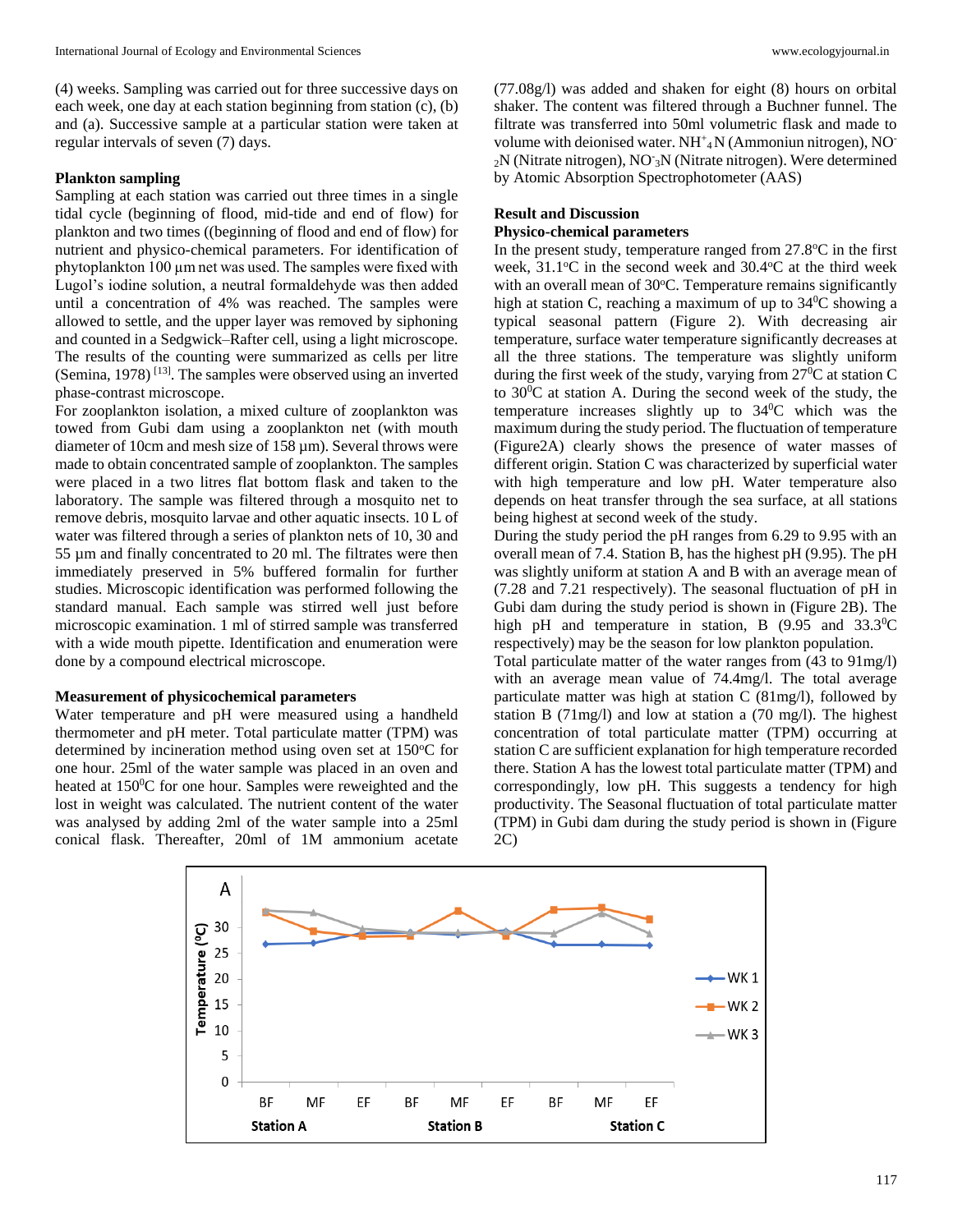

**Fig 2:** Shows the locational variation in physico-chemical parameters in Gubi Dam with, A) - temperature, B) - pH and, C) - total particulate matter. BF, beginning of flow, MF, middle of flow and EF, end of flow.

### **Nutrients**

Nitrate + nitrite nitrogen  $[(N0<sub>3</sub><sup>-</sup> + N0<sub>2</sub><sup>-</sup>) - N]$ During the study period, Nitrate nitrogen  $N0<sub>3</sub>-N$  concentration fluctuated widely from 2.14 to 3.21mg/l (mean value 2.74mg/l). The highest value was recorded in station C (1.46mg/l) and lowest in station B (1.20mg/l). During third week of sampling, ammonium nitrogen ( $NH^+$ <sub>4</sub> $N$ ) concentration was higher at station

C (0.14 mg/l), intermediate at station A and low at station B (0.13 mg/l and 0.06 mg/l respectively). (Figure 3A). The finding of this study was similar to the finding of (Chowdhury *et al*., (1970). The consisted high level of ammonia noticed in this research, is concurrent with increasing phytoplankton bloom thus suggest that the regeneration of nutrient occur at rate faster enough to mask the effect of plant utility.

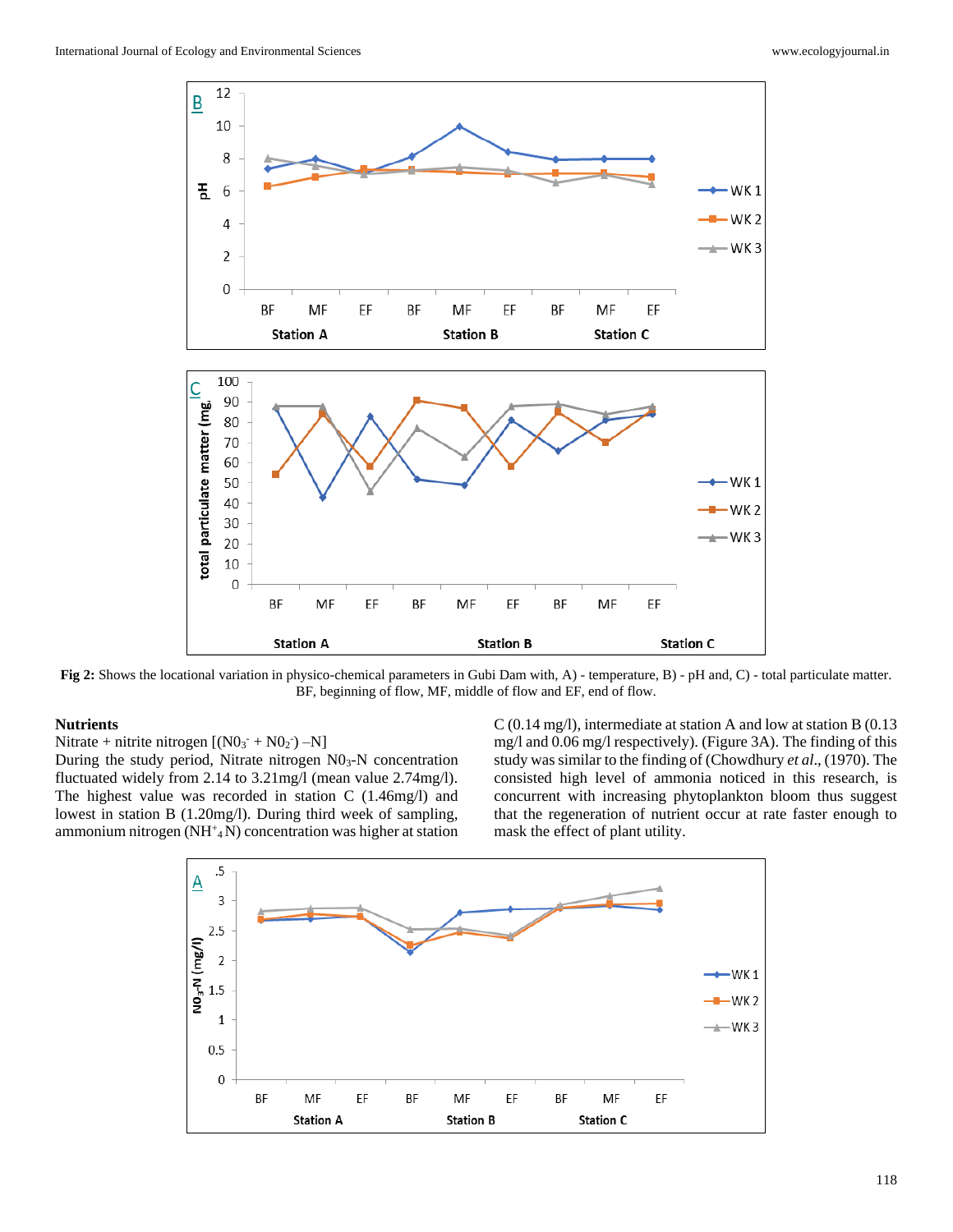

**Fig 3:** Shows the locational variation in nutrient content of Gubi Dam with, A) - N03-N, B) - NH4-N and, C) - N02-N during the study period. BF, beginning of flow, MF, middle of flow and EF, end of flow.

#### **Phytoplankton composition**

Temporal abundance of phytoplankton varied from  $12.0x10<sup>3</sup>$  to  $13.33x10<sup>5</sup>$  cells/l. Phytoplankton population shows a peak abundance in station C during the first week of the study and the lowest in station A in the third week of the study. A total number of five major plankton groups: *Euglenophyceace, Chlorophyceae, Bacillariophyceae, Cyanophyceae and Dinophyceae* were identified (Table 1). Among the groups *Euglenophyceae* were the most dominant group and *Dinophyceae*

is the least. The spatial distribution of nutrients coincides to a great extend with the spatial distribution of plankton. Station C has the highest nutrient level and the greatest phytoplankton density. Ehshan *et al* (2000) [8] observed that phytoplankton of inland water recorded high abundance in the month of November to December and the lowest in January. It is well established that the productivity of plankton depends on the ecological balance between the various physic-chemical factors.

**Table 1:** Prominent classes of phytoplankton identified in Gubi dam during the study period

| Weeks | <b>Phytoplankton</b> (cells/l) |               |                          |             |                      |
|-------|--------------------------------|---------------|--------------------------|-------------|----------------------|
|       | <i>Euglenophyceae</i>          | Chlorophyceae | <b>Bacillariophyceae</b> | Vanophyceae | Dinophyceae          |
|       | $13.33 \times 10^5$            | $83.0x10^3$   | $86.7x10^4$              | $43.3x10^4$ | $25.0x10^4$          |
|       | $13.3x10^4$                    | $10.5x10^5$   | $50.0x10^3$              | $50.0x10^3$ | $20.0x10^4$          |
|       | 12.9x10 <sup>4</sup>           | $12.5x10^3$   | $45.0x10^3$              | $43.0x10^3$ | 15.0x10 <sup>4</sup> |

**Source:** Field Survey, 2009

*Euglenophyceae* was the most dominant group of phytoplankton in respect to abundance with the mean value of (531666.7 cells/l) this group was the most abundant during the study period. The abundant population of *Euglenophyceae* may be as a result of exclusion. The "exclusion" hypothesis that zooplankton avoid areas rich in phytoplankton because of some toxic or unpleasant factors. *Chlorophyceae* ranked as the second highest among the phytoplankton groups in respect to abundance. The range of

*chlorophyceae* numbers were from  $10.5x10^5$  to  $12.5x10^3$  cells/l. the occurrence of chlorophyceae was the highest in the second week of the study and least in the third week. *Bacillariophyceae*  was one of the most dominant phytoplankton with  $(86.7x10<sup>4</sup>)$ cells/l) and lowest in the third week with  $45.0x10^3$  cells/l. *The abundance* of *Cyanophyceae* was found to be the highest in the first week with  $(43.3 \times 10^4 \text{ cells/l})$  and the lowest in the third week with (43.0x10<sup>3</sup> cells/l). *Dinophyceae* was the least dominant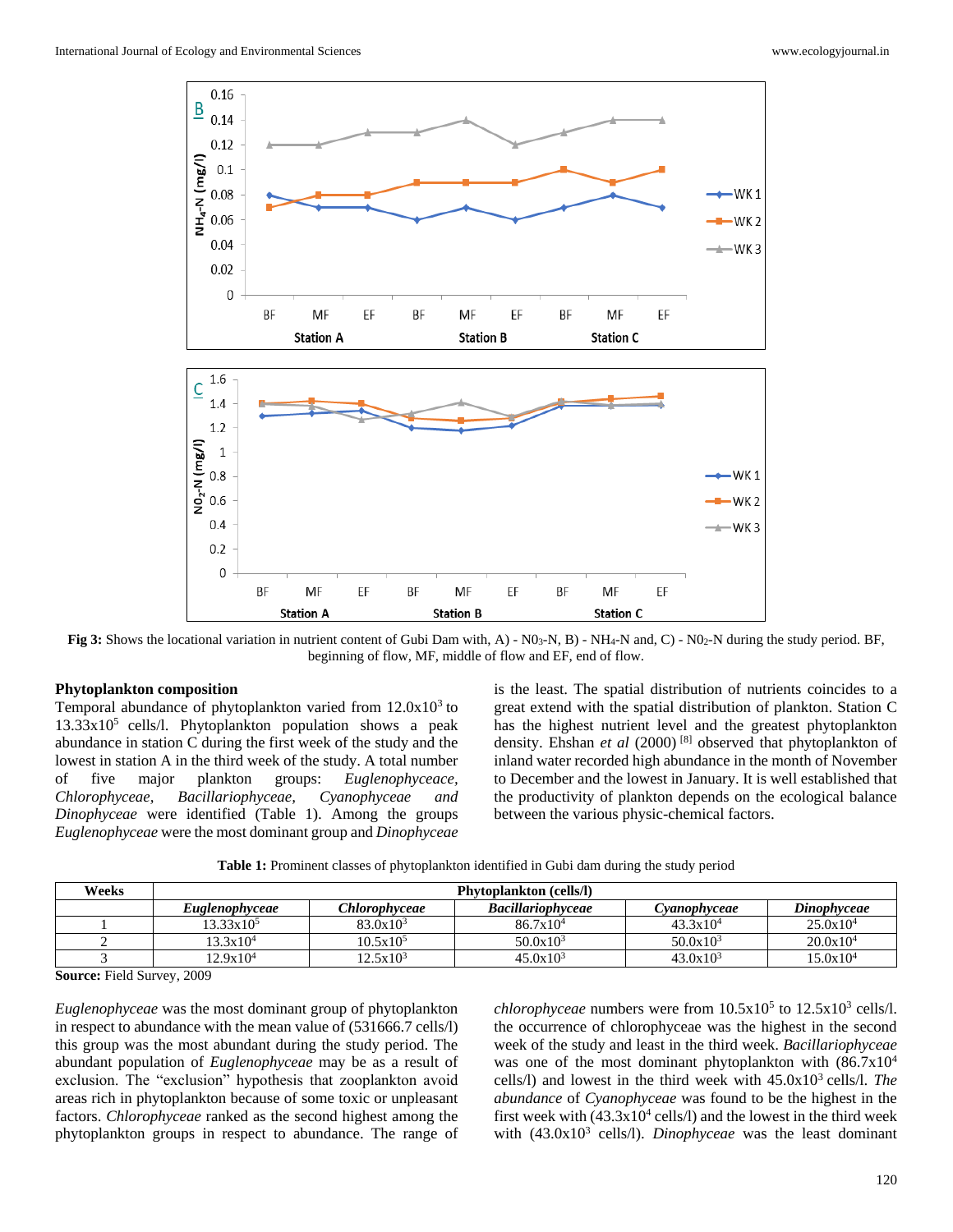group of phytoplankton in respect to both abundance and number species. *Dinophyceae* was the most abundance in the first week  $(25.0x10<sup>4</sup>$  cells/l) this group was rarely found in the third week of the study (Table 1).

## **Zooplankton population**

The zooplankton population of Gubi Dam are composed of two major groups: *Ciliata* and *Rotifera* Total zooplankton population ranges from (50.0x104 to 3.92x103 cells/l). Weekly variation in mean population of *Ciliate* and *Rotifera* in Gubi Dam are shown in (Figure 4.).

In the present study, the highest phytoplankton density and species diversity was found when the temperature and  $N0<sub>3</sub>-N$ concentration were found to be highest. Similar relationship also was also present in case of lower abundance of phytoplankton in low temperature and N-N0<sub>3</sub> concentration. The range of total zooplankton population was from  $(50.0x10<sup>4</sup>$  to  $3.92x10<sup>3</sup>$ cells/l) with mean value of  $(236.22 \times 10^3 \text{ cells/l})$  which was more or less close to the value reported by Razzaque *et al* (1995) [11] . In another study, Ahmed *et al* (2004) [3] reported that *Crustacea* was dominant group and *Rotifera* was the rarest among zooplankton the population in Shakla beel.

There is substantial evidence that zooplankton contributes significantly to the regeneration of nutrients.

Ajah,  $(2002)$ <sup>[4]</sup> showed that ammonia and phosphate excreted by zooplankton met 40-90% of the nitrogen and 52-140% of phosphate demand of phytoplankton in various marine environments.



**Fig 4:** Weekly variation in the mean abundance of *Ciliata* and *Rotifera* in Gubi dam during the study period

The result of the showed an inverse relationship between phytoplankton and zooplankton densities with sharp increase in phytoplankton numbers coinciding with a sudden drop in zooplankton count indicating the importance of the level of nutrients for plankton growth. The reduced density of phytoplankton is concurrent with an increase in zooplankton density suggest grazing by herbivours zooplankton. The effects of zooplankton grazing were obvious at the third week as the class composition of phytoplankton seem to decrease. The grazing effect becomes more evident at the first week when class composition of phytoplankton decreased while that of zooplankton increased.

## **Conclusion**

The Gubi Dam River exhibit an appreciable degree of spatial and tidal physical homogeneity, with spatial variation in nutrient and plankton cycles. In the present study, the highest phytoplankton density and species diversity was found when the temperature and  $NO<sub>3</sub>-N$  concentration were found to be highest. Inversely, lower abundance of phytoplankton was recorded in low temperature and N-N0<sub>3</sub> concentration. The range of total zooplankton population was from  $(50.0x10<sup>4</sup>$  to  $3.92x10<sup>3</sup>$ cells/l) with mean value of  $(236.22 \times 10^3 \text{ cells/l}).$ 

The area with the high concentration of nutrients (station C) has the highest population of phytoplankton particularly *Euglenophyceae* and *Chlorophyceae.* The abundant population of *Euglenophyceae* may be as a result of exclusion. The "exclusion" hypothesis states that zooplankton avoid areas rich in phytoplankton because of some toxic or unpleasant factors. Nutrient composition as well could be directly linked with plankton composition, as observed from the research. The prominent high concentration of phytoplankton as well as general increase in nutrient corresponds with high productivity. It can therefore be concluded that the nutrients level at Gubi dam is high, consequently the zooplankton is also high this signifies high productivity and a good site for fish farming.

#### **References**

- 1. Abdulsalam S. Comparative Production of Zooplankton (Daphnia) using three different fertilizer treatments in glass aquaria tank. Unpublished B.Sc Federal University of Technology Mina, 2007.
- 2. Adeyemo AA. Growth and survival of fry of African catfish species, Clarias garipinus Burchell Heterobranchuss bidorsal reared on moina dubia in comparison with other fish feed sources. Aquaculture,1994:1(19):41-45.
- 3. Ahmed KKU, Hasan KR. Ahamed SU, Mustafa G. Ecology of Shakla beel (Brahmanbaria), Bangladesh. Bangladesh J. Fish. Res,2004:8(2):101-111.
- 4. Ajah PO. Seasonal and tidal influence on nutrient dynamic and plankton cycle in an Oligotrophic water- the great Kwa river Roan,2002:1(1):54-55.
- 5. Anon. Bauchi State Economic Empowerment and Development Strategy (BASEEDS 2005-2007), 2005, 66- 70.
- 6. Chattopadhyay J, Sarkar R, Mandal S. Toxinproducing plankton may act as a biological control for planktonic blooms – field study and mathematical modelling; J. Theor. Biol.2002:2(15):333-344.
- 7. Chowdhury M, Mondol M, Dewan S. Seasonal dynamics of plankton in relation to some environmental factors in a Beel ecosystem. University Journal of Zoology, Rajshahi University, 1970, 55-58. https://doi.org/10.3329/ujzru. v27i0.1955
- 8. Ehshan MA, Hossain MS, Razzaque A, Alam MS. Kua-an unusual but important fishery of Chanda beel. Bangladesh J. Zool,2000:28(1):69-74.
- 9. Falkowski PG. "The Ocean's Invisible Forest" Scientific American, 2002, 38-45.
- 10. Mary SG, Sarah C. Flemister. The Principles of General Biology New York: The MacMillan Co, 1967, 408.